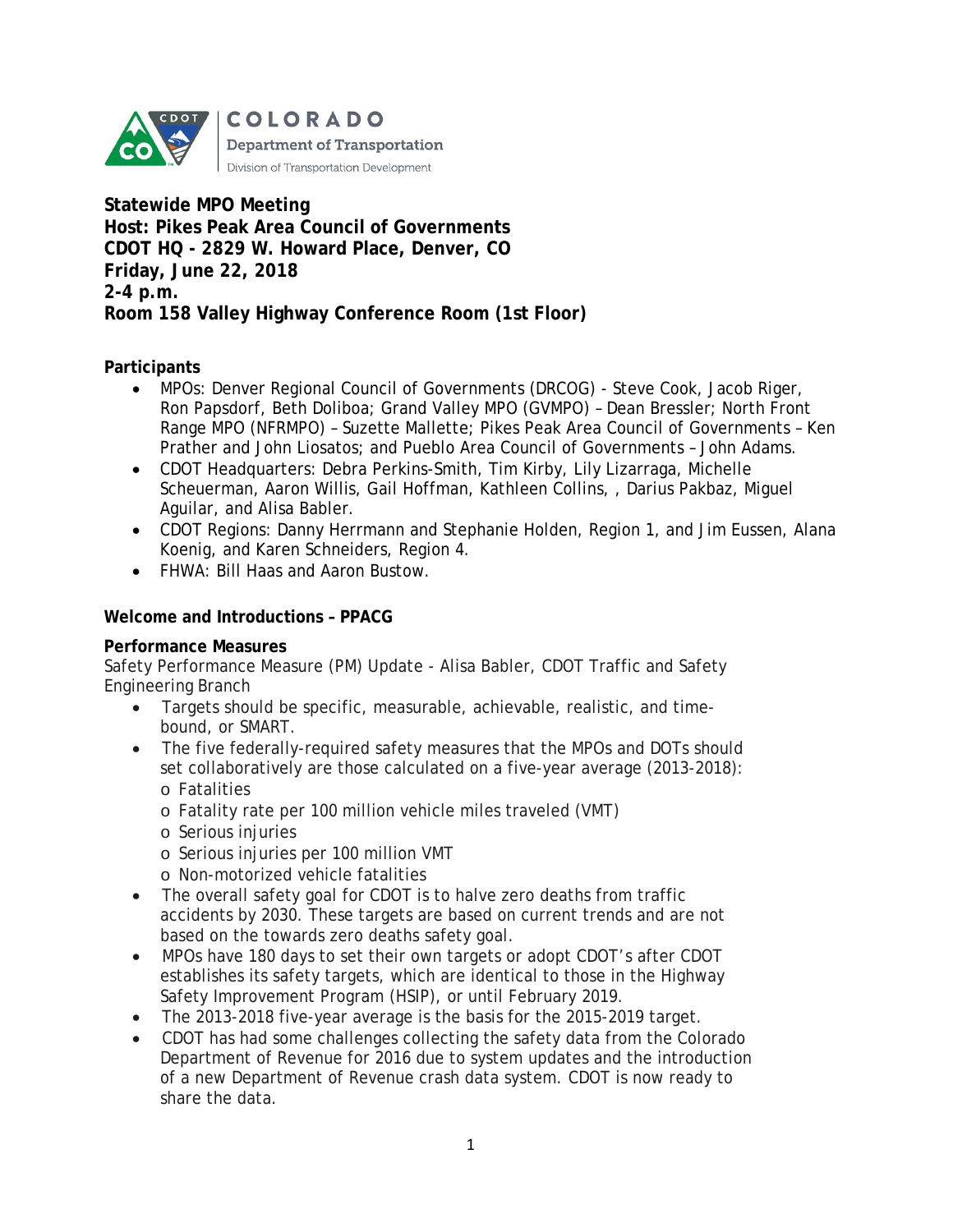- According to the statistical analysis that CDOT performed, actual fatalities 2013-2017 went from 474 in 2013 to 688 in 2018, and the fatality rate rose from 1.01 to 1.25. Serious injuries, however, dropped from a little under 3,246 to 2,708 in the same period. The numbers of non-motorized fatalities and serious injuries went from a little above 547 in 2013 to under the 494 predicted for non-motorized fatalities and serious injuries.
- The National Highway Traffic Safety Administration (NHTSA) requires CDOT and other departments of transportation (DOTs) to report safety targets for 2018 and 2019 by June 1. CDOT will need to establish the targets by Aug. 1.

#### The 2018 targets were set last year as:

- o Fatalities 610
- o Fatality rate 1.2
- o Serious injuries 3,350
- o Serious injury rate 6.79
- o Non-motorized users fatalities 586

2019 targets are set as:

- o Fatalities 644
- o Fatality rate 1.21
- o Serious injuries 2,909
- o Serious injury rate 5.575
- o Non-motorized users fatalities 514
- Bill Haas said the MPOs should go to their boards with their safety results and targets. He said each MPO does not have to update the safety memorandum of understanding (MOU). MPOs should send the targets that they set to Alisa Babler, as well as to FHWA.
- According to the process schedule distributed to the MPOs at the meeting, FHWA will notify MPOs and DOTs about how well they met their targets by March 2020.

PM2 (Infrastructure) and PM3 (System Performance) Update and Template MOU – Darius Pakbaz, CDOT Performance and Asset Management (PAM) Branch

- The PAM Branch sent the MOU template (based on the safety MOU) to the MPOs as a separate e-mail attachment. Each MPO should send the completed MOUs to Darius Pakbaz and William Johnson.
- Unlike safety, setting targets for PM2 and PM3 measures occurs every two years, not every year. The MPOs have to adopt their own or CDOT's PM2 and PM3 targets by Nov. 15, 2018.
- CDOT sent its PM2 and PM3 targets to FHWA on May 20, 2018. CDOT will need to report the PM2 and PM3 baseline by Oct. 1, 2018, for the state. DRCOG as a large MPO of more than 1 million people has some additional requirements to meet.

Other information

• FHWA has rescinded its greenhouse gas emission reduction measure.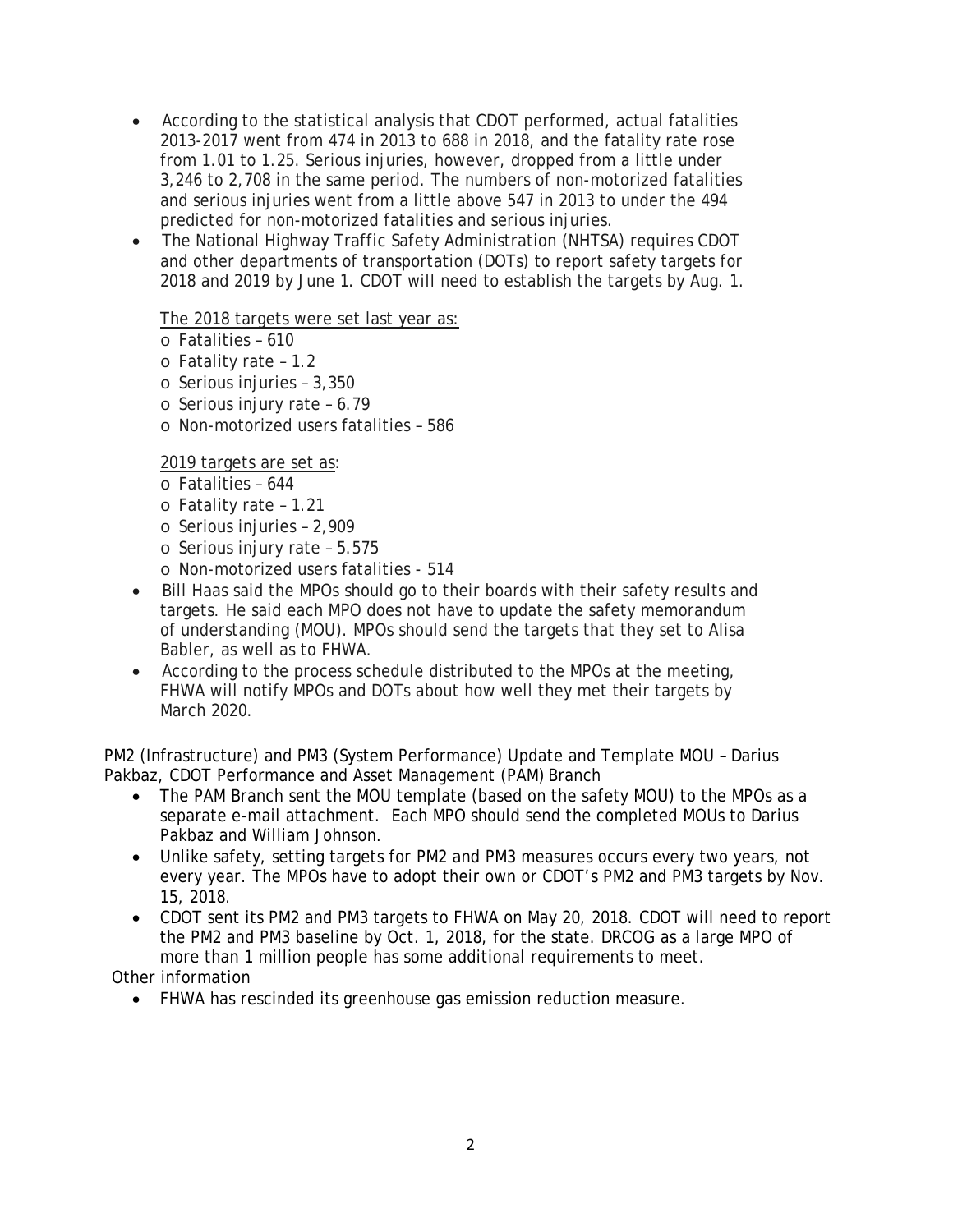# **Functional Classification - Tim Kirby, CDOT Multimodal Planning Branch (MPB)**

- CDOT's MPB, Performance and Asset Management Branch, and Information Management Branch plan to do a policy document about roadway functional classifications to assist with periodic updating of roadway classifications as usage and characteristics change. The three agency branches should finish the document in December 2018.
- Bill Haas mentioned that CDOT and FHWA functional classification systems might not be consistent and mismatches could occur.
- Dean Bressler said Mesa County went through a process a few years ago of reevaluating the functional classification of county roads, using the 2013 FHWA guidance document, Highway Functional Classification Concepts, Criteria and Procedures. At that time the GVMPO and Mesa County requested input from CDOT and FHWA regarding appropriate steps for completing the process; however, the policy document that Tim Kirby discussed may provide the needed input.

#### **Stewardship and Oversight for MPO Long-Range Plans and Transportation Improvement Programs – Bill Haas (FHWA)**

- FHWA and CDOT update annually the Stewardship and Oversight Agreement that describes how the two transportation agencies work together. Bill said the document is a good source of information for new employees of the MPOs and CDOT.
- CDOT Chief Executive Officer Mike Lewis and John Cater, Colorado Division Administrator of FHWA, signed this year's version on May 2, 2018. The planning section of the agreement (pages 44-48) has changed very little from last year's agreement.
- The agreement contains, among other things:
	- o All the national performance measures and targets. Adhering to the agreement requires at least annual collection of data, and, for some measures, quarterly data collection.
	- o Local agency projects
	- o Details on which agency will need the lead. For example, CDOT takes the lead in reviewing and forwarding onto FHWA the MPO Unified Planning Work Programs (UPWPs)
	- o Fiscal constraint of the State Transportation Improvement Program (STIP)
- FHWA is aware that limited staff may prevent FHWA from providing meaningful, timely comments on various documents and initiatives. He suggested that CDOT sections that need FHWA's approval or blessing for a particular part of a document ask FHWA directly to provide it.
- One MPO member said he would not feel comfortable taking that step. When MPOs or CDOT do not hear from FHWA, they assume all is well.
- Tim Kirby said MPB has found FHWA's annual Planning Findings very valuable.
- Bill Haas suggested MPOs and CDOT use the same procedure for contacting FHWA as they do for National Environmental Policy Act (NEPA) studies.

# **MPO and FHWA Updates - MPO and FHWA Staff**

• DRCOG - DRCOG has moved to 1001  $17<sup>th</sup>$  Avenue, Denver. The building has conference rooms throughout the building, rather than only on the first floor. Steve Cook is managing the congestion management process annual report. The MPO completed environmental justice reports. The staff is working on performance measures, technology issues, and a freight plan update, among other issues. DRCOG is gearing up for Bike to Work Day on June 27.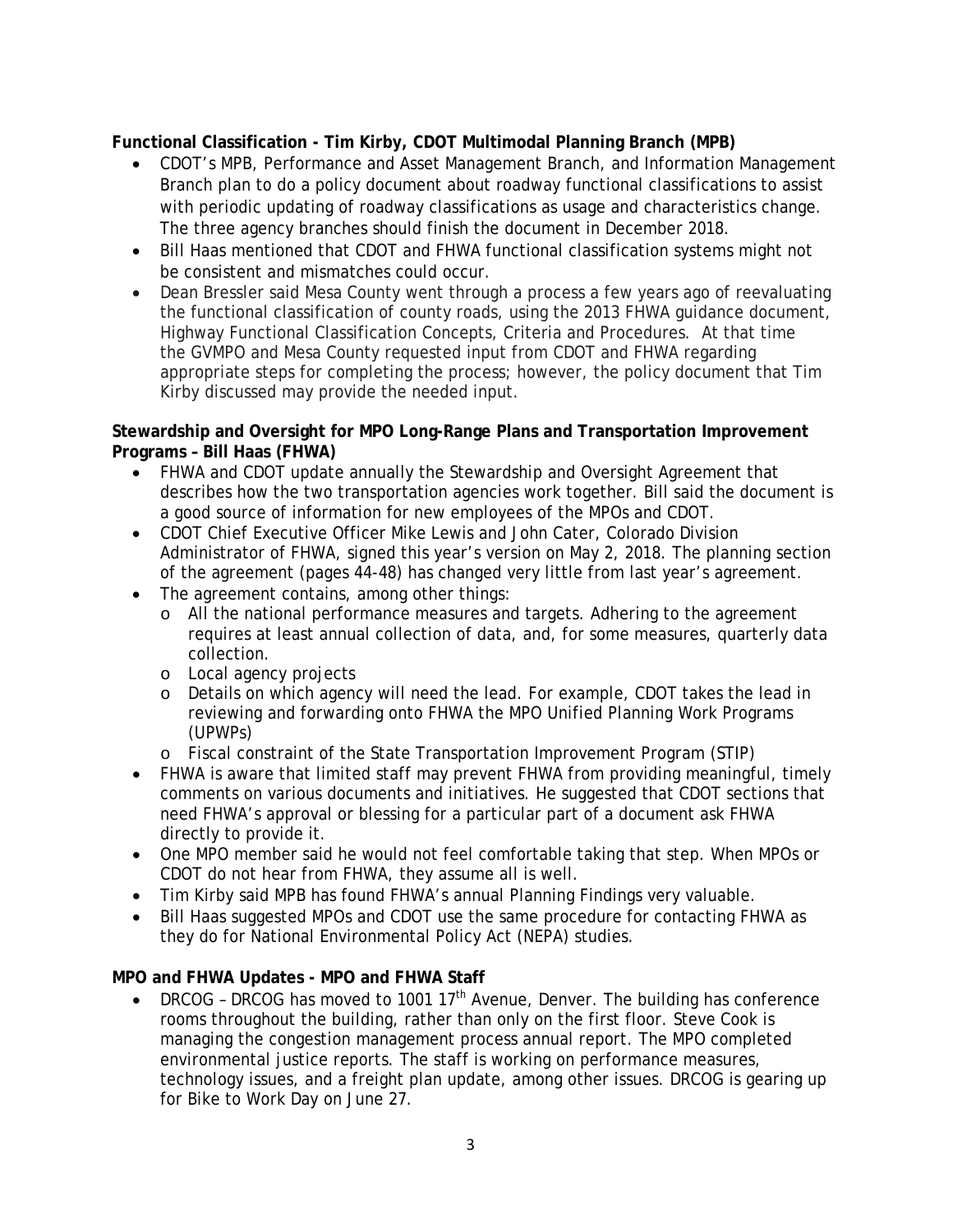- GVMPO Grand Valley Transit's strategic plan is largely complete; it will go to the board for action on Monday, June 25. Part of the strategic plan involved an evaluation of existing routes for potential improvements that would increase ridership. GVMPO hopes to add a transit project on Orchard Avenue to the Transit Development Program list of projects. A transit project on US 6B (North Avenue) is already included on the Transit Development Program list of projects, and GVMPO would like it to go forward onto the potential statewide ballot. Other work involves a request for qualifications for a planning and environmental linkages study for a new 29 Road Interchange at I-70.
- NFRMPO Suzette Mallette received a round of applause for moving from part-time interim executive director to full-time executive director. Bill Haas also noted that FHWA has recertified NFRMPO.
- PPACG The MPO announced the wrap-up of its 2045 small-area forecast. The forecast will go to the Board of Directors on July 11 for final approval.
- PACOG On June 29, officials opened bids for the request for qualifications for the Transit Administration and Maintenance Relocation. In coordination with the city, county, and Pueblo West, PACOG staff has just completed updating the area's bike map. The map is ready to be printed. Recently, the public learned that Pueblo is the site for a relocated semi-pro baseball team. To prepare for that, downtown Pueblo will get a new 2,800-seat stadium. This also includes development of three hotels in the downtown area. (*Notes sent after the meeting because staff needed to leave before the MPO reports were given*.)
- FHWA FHWA is building off CDOT's health in transportation planning initiative. FHWA conducted a workshop on corridor planning, and now is looking for up to five small projects to instruct and guide development through hands-on training. The Colorado Transportation Commission adopted the STIP at its meeting on Thursday, June 21. FHWA is determining if MPO plans meet air quality standards for relevant MPOs. Every Day Counts - a state-based model for identifying and deploying proven, but underutilized innovations – is using a similar process as in the past to take on new initiatives. FHWA also is planning a series of national conversations on autonomous and connected vehicles, each with a different theme.

# **CDOT Updates**

# **Public Health and Transportation Task Force – Aaron Willis, MPB**

• Aaron discussed formation of the Public Health and Transportation Task Force that will provide guidance and direction on how to incorporate public health and equity into Colorado's 2045 Statewide Transportation Plan (SWP). The 13-member task force represents government and non-profit organizations, such as Bicycle Colorado and the Colorado Strategic Action Planning Group on Aging. The task force will identify best practices; highlight policies supporting the link between public health, equity and statewide transportation; adopt appropriate definitions; determine what data is needed; and identify statewide resources and performance measures. The task force is set to complete its work in September.

# **Other Business**

- FY 2019 Consolidated Planning Grant (CPG) Information Packet
	- o Memo on pages 25-26 of the packet
	- o CDOT planning liaisons will be contacting MPOs about completing the statement of work for the CPGs
- Host Rotation Schedule
	- o July GVMPO